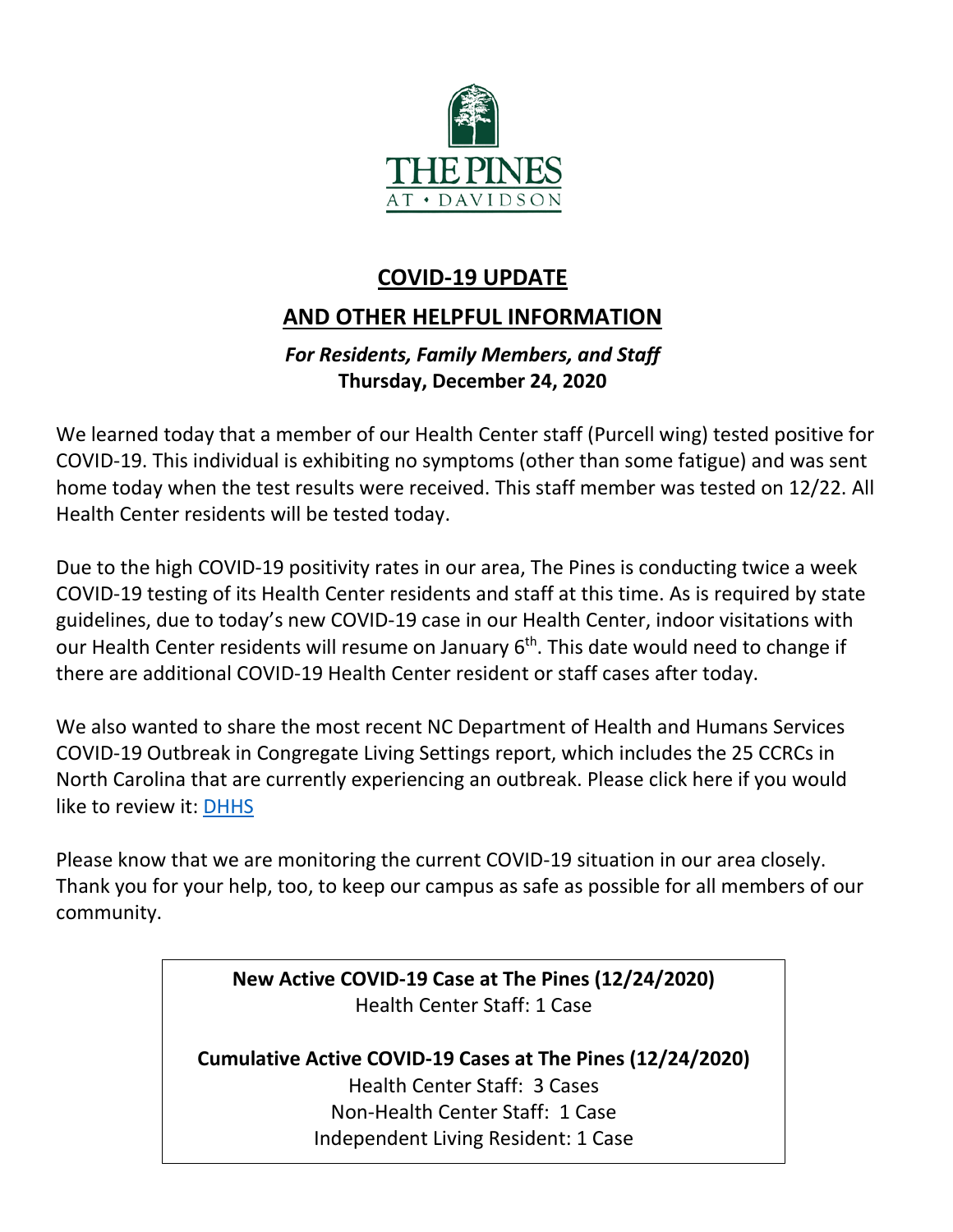## *A Note from Heather McKee, Interim President/CEO and Executive Director*

These are challenging times for all of us and so, it was a welcome reprieve to engage in some fun together earlier this week. The staff had such a delightful time during Tuesday's first Pines' Holiday Parade. It was wonderful to see residents standing alongside Kimbrough Circle or cheering from their balconies as our staff traveled throughout campus, bringing holiday cheer to the community. From the Grinch to festive Presents, to Santa's Elves, Charlie Brown, Santa's Workshop, and Rudolph to Santa himself, our wonderful staff went all out to share the joy of the season with creativity and flair!



Our Director of Physical Plant, Scott Chinery, also shared a video of staff as they pass by the Hickory Crest Villas. Please click here to view: [HCV Parade.](https://youtu.be/ltvM3XNpJpw) Yes, that is Scott in a holiday jester suit along with other staff, waving and enjoying this time together. And we extend our special thanks to Wendy Tobin, who orchestrated a memorable event that lifted so many people's spirits. NewsofDavidson has created a great compilation of parade photos - please click here to see them: [Parade Photos](https://www.newsofdavidson.photos/December-2020/Holiday-Parade-at-The-Pines)



While Christmas Eve will be different for those in our community who celebrate this special holiday tonight, the most meaningful gifts of the season have never been more evident. Gifts of inclusion, hospitality, camaraderie, and commitment to each other affirm the most important elements of The Pines' community – tonight, tomorrow and in all the days to come. I wish you a peaceful and merry Christmas.

### **ADDITIONAL CONTRIBUTIONS AND INFORMATION**

#### **Health Center COVID-19 Vaccine Distribution Dates**

The dates provided in yesterday's COVID-19 report for the distribution of the COVID-19 vaccine (January 14<sup>th</sup>, January 20<sup>th</sup>, February 11<sup>th</sup> and February 17<sup>th</sup>) still need to be finalized by CVS. We will update the community promptly should these dates change.



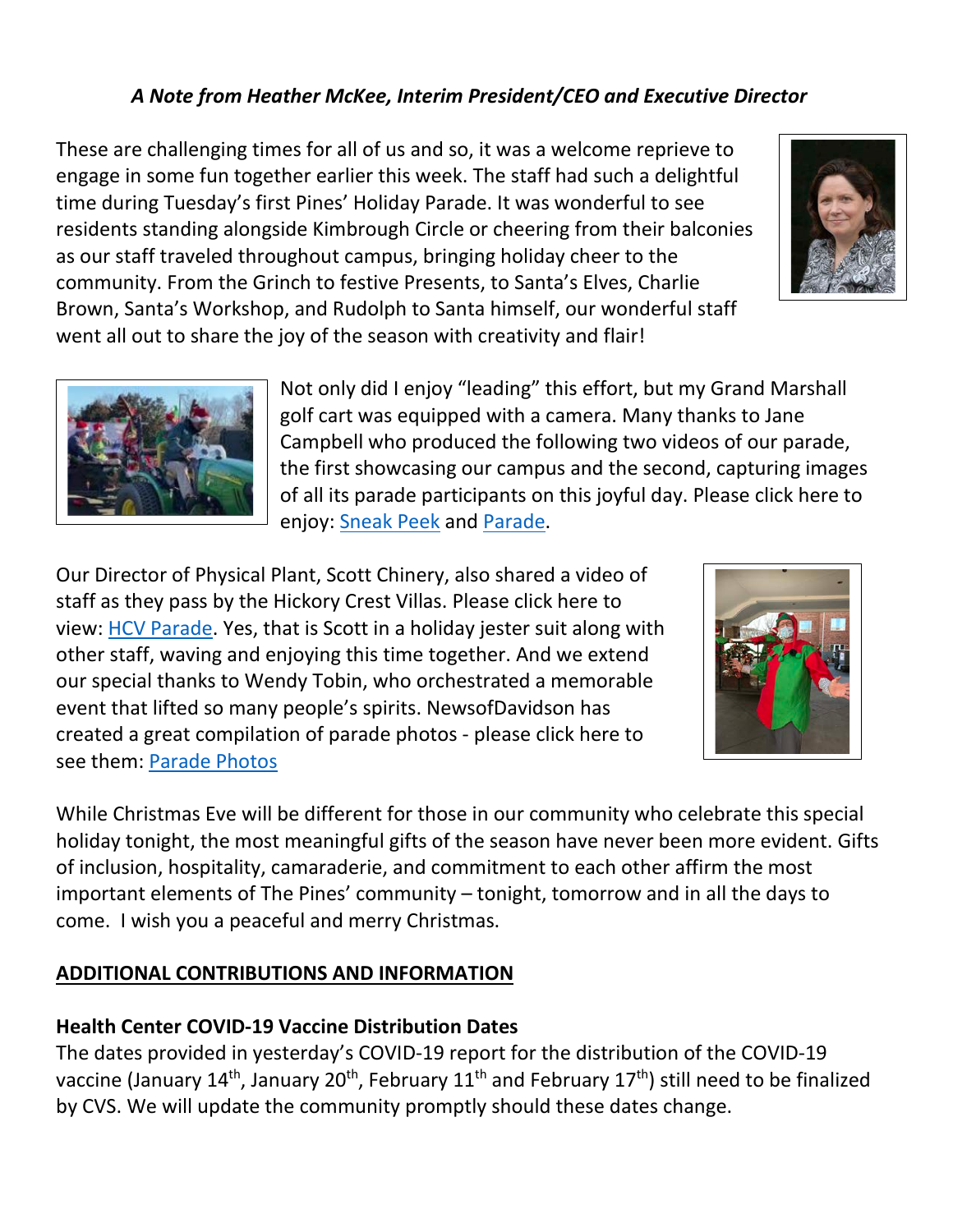### **Christmas Stocking**

John Griffith shared a photo (right) of a Christmas stocking made by Whit Whitney, which he needlepointed for his great grandson, Jack.

John writes, "*This would be really hard to do at any age. However, since Whit is 98, I think it should win a national prize!"*

Residents may also remember Whit's display of masterfully created needlepoint pieces during last summer's outdoor Art Crawl. (photo below)





# **A Sampling of Photos from the Holiday Parade**